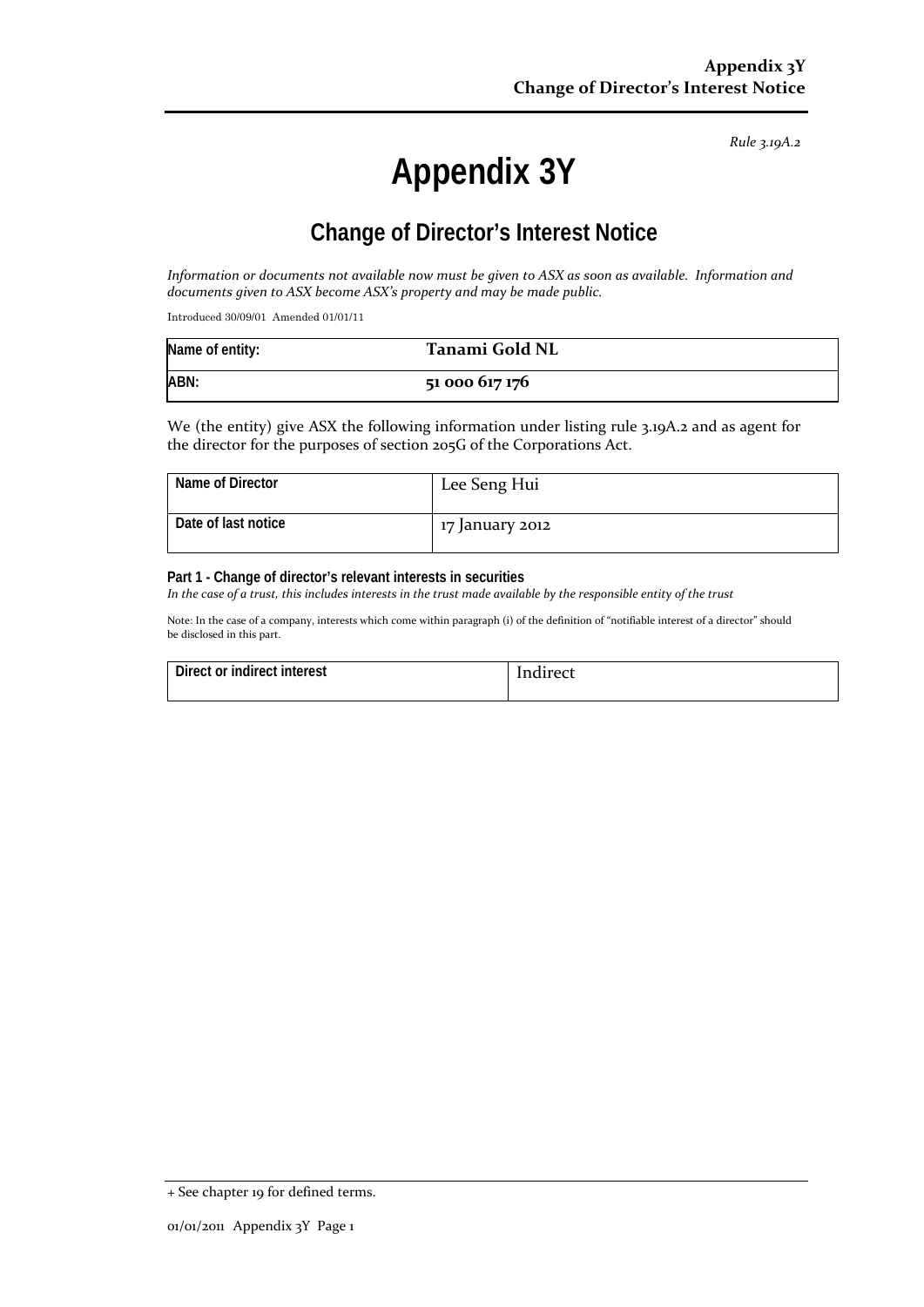| Nature of indirect interest                                                                             | Registered holders:                                                                                                     |  |
|---------------------------------------------------------------------------------------------------------|-------------------------------------------------------------------------------------------------------------------------|--|
| (including registered holder)<br>Note: Provide details of the circumstances giving rise to the relevant |                                                                                                                         |  |
| interest.                                                                                               | Allied<br>Properties<br>Resources<br>1.                                                                                 |  |
|                                                                                                         | Limited ("APRL") and                                                                                                    |  |
|                                                                                                         |                                                                                                                         |  |
|                                                                                                         | 2. Eurogold Limited                                                                                                     |  |
|                                                                                                         |                                                                                                                         |  |
|                                                                                                         | indirect wholly-owned<br>APRL is<br>an                                                                                  |  |
|                                                                                                         | subsidiary of Allied Properties (H.K.)                                                                                  |  |
|                                                                                                         | Limited ("APHL"). APHL is a non-wholly                                                                                  |  |
|                                                                                                         | owned subsidiary of Allied Group Limited                                                                                |  |
|                                                                                                         | ("AGL") in which Lee Seng Hui, together                                                                                 |  |
|                                                                                                         | with other trustees of the Lee and Lee                                                                                  |  |
|                                                                                                         | Trust have a 57.01% interest.                                                                                           |  |
|                                                                                                         |                                                                                                                         |  |
|                                                                                                         |                                                                                                                         |  |
|                                                                                                         | The shares that were purchased are held<br>by Eurogold Limited which is 36.37%                                          |  |
|                                                                                                         | indirectly owned by APHL which is an<br>intermediate holding listed company of<br>APRL. The ultimate holding company of |  |
|                                                                                                         |                                                                                                                         |  |
|                                                                                                         |                                                                                                                         |  |
|                                                                                                         |                                                                                                                         |  |
|                                                                                                         | APRL is AGL a company in which Lee                                                                                      |  |
|                                                                                                         | Seng Hui, together with other trustees of                                                                               |  |
|                                                                                                         | the Lee and Lee Trust have an interest of                                                                               |  |
|                                                                                                         | 57.01%.                                                                                                                 |  |
|                                                                                                         |                                                                                                                         |  |
|                                                                                                         | Accordingly, Lee Seng Hui is taken to                                                                                   |  |
|                                                                                                         | have had a relevant interest in the shares                                                                              |  |
|                                                                                                         | held by Eurogold Limited.                                                                                               |  |
| Date of change                                                                                          | 19 January 2012;                                                                                                        |  |
|                                                                                                         |                                                                                                                         |  |
|                                                                                                         |                                                                                                                         |  |
|                                                                                                         |                                                                                                                         |  |
| No. of securities held prior to change                                                                  | 1. APRL: 61,378,788                                                                                                     |  |
|                                                                                                         | 2. Eurogold Limited: 8,911,111                                                                                          |  |
| Class                                                                                                   | <b>Ordinary Shares</b>                                                                                                  |  |
|                                                                                                         |                                                                                                                         |  |
| Number acquired                                                                                         | <b>APRL: Nil</b><br>1.                                                                                                  |  |
|                                                                                                         | Eurogold Limited: 50,000<br>2.                                                                                          |  |
|                                                                                                         |                                                                                                                         |  |
|                                                                                                         |                                                                                                                         |  |
| Number disposed                                                                                         | Nil                                                                                                                     |  |
|                                                                                                         |                                                                                                                         |  |
| <b>Value/Consideration</b>                                                                              | \$34,876.20                                                                                                             |  |
| Note: If consideration is non-cash, provide details and estimated                                       |                                                                                                                         |  |
| valuation                                                                                               |                                                                                                                         |  |
| No. of securities held after change                                                                     | APRL: 61,378,788<br>1.                                                                                                  |  |
|                                                                                                         | Eurogold Limited: 8,961,111<br>2.                                                                                       |  |
|                                                                                                         |                                                                                                                         |  |

<sup>+</sup> See chapter 19 for defined terms.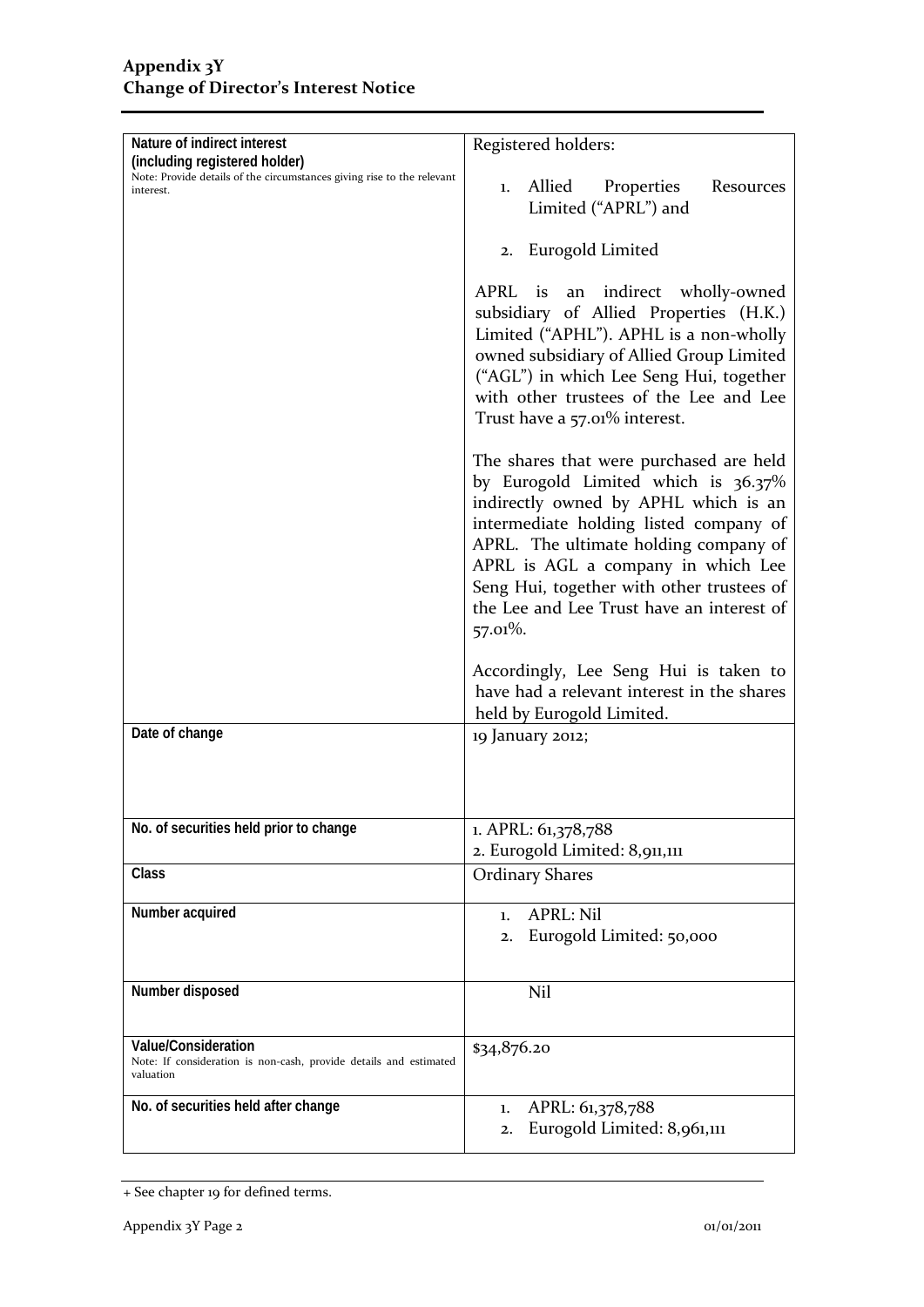| Nature of change<br>Example: on-market trade, off-market trade, exercise of options,<br>issue of securities under dividend reinvestment plan, participation in<br>buy-back | Prior to the on-market purchase of 50,000<br>shares as set out above, Eurogold Limited<br>held 8,911,111 shares in Tanami Gold NL.                                                                                                                                                                                                                         |
|----------------------------------------------------------------------------------------------------------------------------------------------------------------------------|------------------------------------------------------------------------------------------------------------------------------------------------------------------------------------------------------------------------------------------------------------------------------------------------------------------------------------------------------------|
|                                                                                                                                                                            | The shares that were purchased are held<br>by Eurogold Limited which is $36.37\%$<br>indirectly owned by APHL which is an<br>intermediate holding listed company of<br>APRL. The ultimate holding company of<br>APRL is AGL a company in which Lee<br>Seng Hui, together with other trustees of<br>the Lee and Lee Trust has an interest of<br>$57.01\%$ . |
|                                                                                                                                                                            | Accordingly, Lee Seng Hui is taken to<br>have had a relevant interest in the shares<br>held by Eurogold Limited and maintains a<br>relevant interest in the 8,961,111 shares<br>currently held by Eurogold Limited.                                                                                                                                        |

### **Part 2 – Change of director's interests in contracts**

Note: In the case of a company, interests which come within paragraph (ii) of the definition of "notifiable interest of a director" should be disclosed in this part.

| Detail of contract                                                                                                                                                          | N/A |
|-----------------------------------------------------------------------------------------------------------------------------------------------------------------------------|-----|
| Nature of interest                                                                                                                                                          |     |
| Name of registered holder<br>(if issued securities)                                                                                                                         |     |
| Date of change                                                                                                                                                              |     |
| No. and class of securities to which<br>interest related prior to change<br>Note: Details are only required for a contract in<br>relation to which the interest has changed |     |
| Interest acquired                                                                                                                                                           |     |
| Interest disposed                                                                                                                                                           |     |
| <b>Value/Consideration</b><br>Note: If consideration is non-cash, provide details<br>and an estimated valuation                                                             |     |
| Interest after change                                                                                                                                                       |     |

<sup>+</sup> See chapter 19 for defined terms.